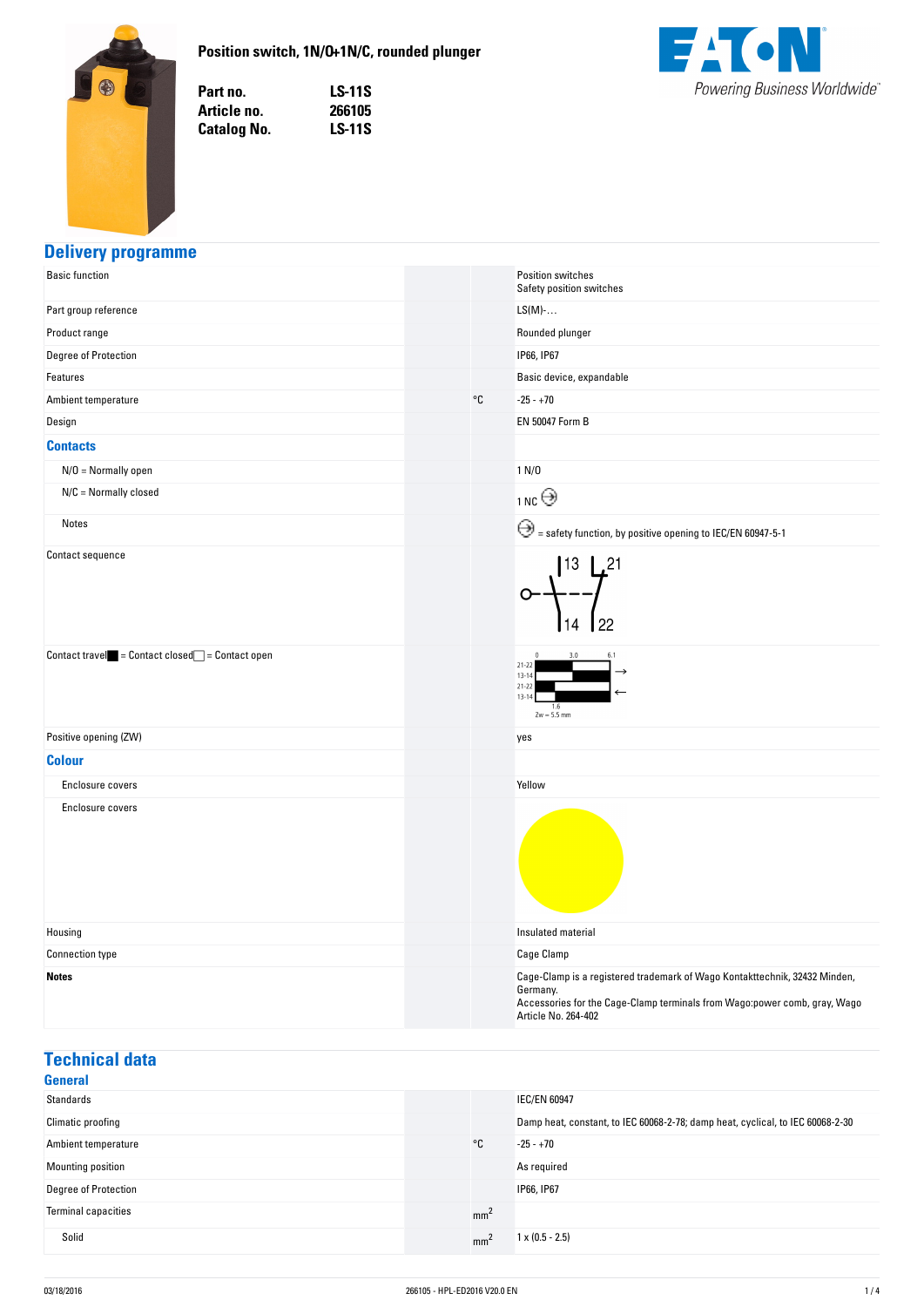| Flexible with ferrule                                                 |                   |                      | $1 \times (0.5 - 1.5)$                                               |
|-----------------------------------------------------------------------|-------------------|----------------------|----------------------------------------------------------------------|
|                                                                       |                   | mm <sup>2</sup>      |                                                                      |
| <b>Contacts/switching capacity</b><br>Rated impulse withstand voltage | $U_{imp}$         | V AC                 | 4000                                                                 |
| Rated insulation voltage                                              |                   |                      |                                                                      |
|                                                                       | $U_i$             | V                    | 400                                                                  |
| Overvoltage category/pollution degree                                 |                   |                      | III/3                                                                |
| Rated operational current                                             | l <sub>e</sub>    | Α                    |                                                                      |
| AC-15                                                                 |                   |                      |                                                                      |
| 24 V                                                                  | $I_{e}$           | Α                    | 6                                                                    |
| 220 V 230 V 240 V                                                     | $I_{e}$           | Α                    | 6                                                                    |
| 380 V 400 V 415 V                                                     | $I_{\rm e}$       | Α                    | 4                                                                    |
| DC-13                                                                 |                   |                      |                                                                      |
| 24 V                                                                  | $I_{e}$           | Α                    | 3                                                                    |
| 110V                                                                  | le                | Α                    | 0.6                                                                  |
| 220 V                                                                 | $I_{e}$           | А                    | 0.3                                                                  |
| Control circuit reliability                                           |                   |                      |                                                                      |
| at 24 V DC/5 mA                                                       | $H_F$             | Fault<br>probability | $<$ 10 $^{-7}$ , $<$ 1 fault in 107 operations                       |
| at 5 V DC/1 mA                                                        | ${\sf H}_{\sf F}$ | Fault<br>probability | $<$ 10 <sup>-6</sup> , < 1 failure at 5 x 10 <sup>6</sup> operations |
| Supply frequency                                                      |                   | Hz                   | max. 400                                                             |
| Short-circuit rating to IEC/EN 60947-5-1                              |                   |                      |                                                                      |
| max. fuse                                                             |                   | A gG/gL 6            |                                                                      |
| Repetition accuracy                                                   |                   | mm                   | 0.15                                                                 |
| Rated conditional short-circuit current                               |                   | kA                   | 1                                                                    |
| <b>Mechanical variables</b>                                           |                   |                      |                                                                      |
| Lifespan, mechanical                                                  | Operations        | $\times 10^6$        | 8                                                                    |
| Contact temperature of roller head                                    |                   | °C                   | $\tilde{\equiv}$ 100                                                 |
| Mechanical shock resistance (half-sinusoidal shock, 20 ms)            |                   |                      |                                                                      |
| Standard-action contact                                               |                   | g                    | 25                                                                   |
| Operating frequency                                                   | Operations/h      |                      | $\equiv$ $_{6000}$                                                   |
| <b>Actuation</b>                                                      |                   |                      |                                                                      |
| Mechanical                                                            |                   |                      |                                                                      |
| Actuating force at beginning/end of stroke                            |                   | N                    | 1.0/8.0                                                              |
| Actuating torque of rotary drives                                     |                   | Nm                   | 0.2                                                                  |
| Max. operating speed with DIN cam                                     |                   | m/s                  | 1/0.5                                                                |
| <b>Notes</b>                                                          |                   |                      | for angle of actuation $\alpha = 0^{\circ}/30^{\circ}$               |
| <b>Design verification as per IEC/EN 61439</b>                        |                   |                      |                                                                      |
| Technical data for design verification                                |                   |                      |                                                                      |
| Rated operational current for specified heat dissipation              |                   | Α                    | 6                                                                    |

| Rated operational current for specified heat dissipation                                                                  | ı,                | A  | 6                                                                  |
|---------------------------------------------------------------------------------------------------------------------------|-------------------|----|--------------------------------------------------------------------|
| Heat dissipation per pole, current-dependent                                                                              | $P_{\text{vid}}$  | W  | 0.17                                                               |
| Equipment heat dissipation, current-dependent                                                                             | $P_{\text{vid}}$  | W  | 0                                                                  |
| Static heat dissipation, non-current-dependent                                                                            | $P_{VS}$          | W  | 0                                                                  |
| Heat dissipation capacity                                                                                                 | $P_{\text{diss}}$ | W  | 0                                                                  |
| Operating ambient temperature min.                                                                                        |                   | °C | $-25$                                                              |
| Operating ambient temperature max.                                                                                        |                   | °C | 70                                                                 |
| IEC/EN 61439 design verification                                                                                          |                   |    |                                                                    |
| 10.2 Strength of materials and parts                                                                                      |                   |    |                                                                    |
| 10.2.2 Corrosion resistance                                                                                               |                   |    | Meets the product standard's requirements.                         |
| 10.2.3.1 Verification of thermal stability of enclosures                                                                  |                   |    | Meets the product standard's requirements.                         |
| 10.2.3.2 Verification of resistance of insulating materials to normal heat                                                |                   |    | Meets the product standard's requirements.                         |
| 10.2.3.3 Verification of resistance of insulating materials to abnormal heat<br>and fire due to internal electric effects |                   |    | Meets the product standard's requirements.                         |
| 10.2.4 Resistance to ultra-violet (UV) radiation                                                                          |                   |    | Meets the product standard's requirements.                         |
| 10.2.5 Lifting                                                                                                            |                   |    | Does not apply, since the entire switchgear needs to be evaluated. |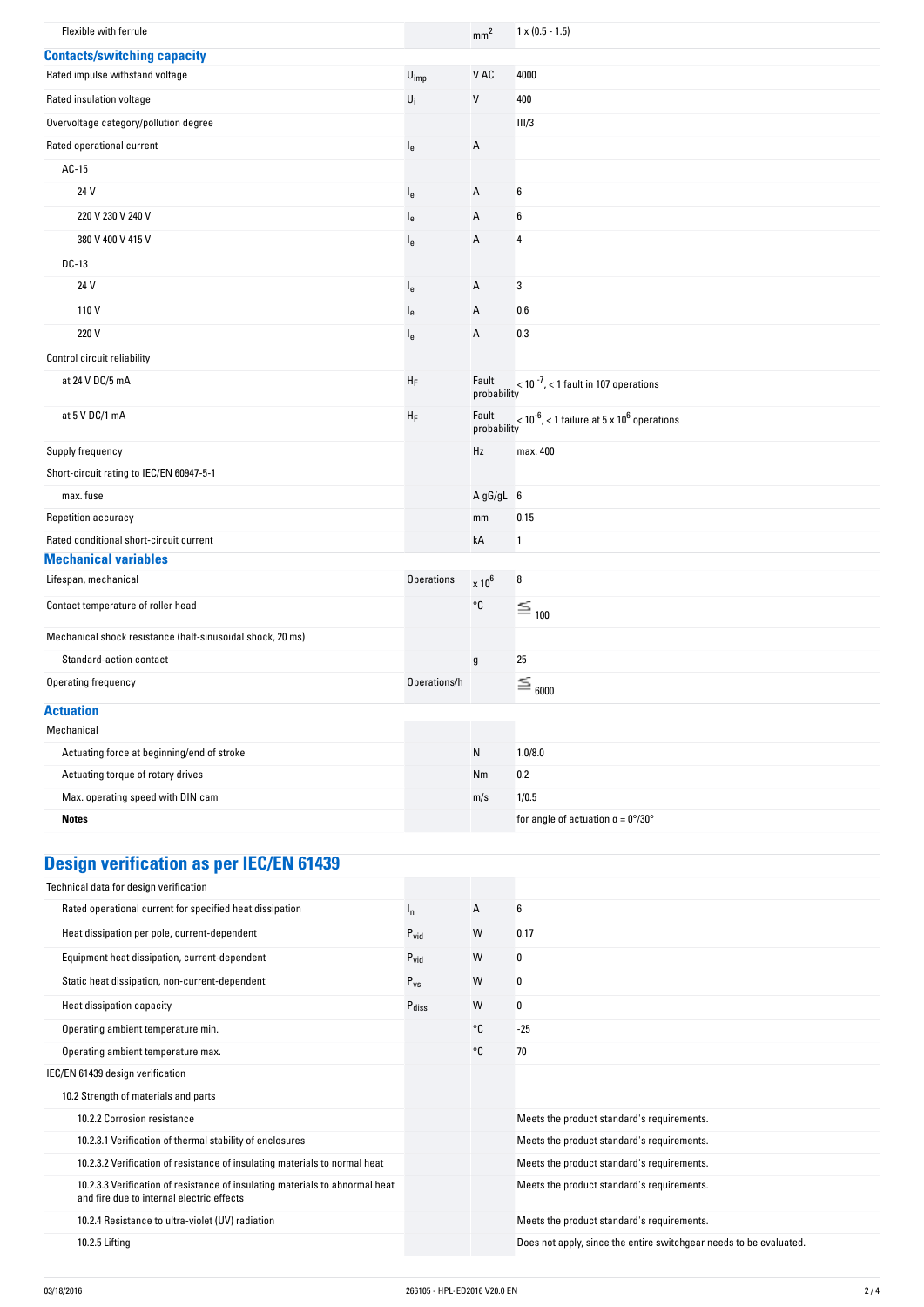| 10.2.6 Mechanical impact                                 | Does not apply, since the entire switchgear needs to be evaluated.                                                                  |
|----------------------------------------------------------|-------------------------------------------------------------------------------------------------------------------------------------|
| 10.2.7 Inscriptions                                      | Meets the product standard's requirements.                                                                                          |
| 10.3 Degree of protection of ASSEMBLIES                  | Does not apply, since the entire switchgear needs to be evaluated.                                                                  |
| 10.4 Clearances and creepage distances                   | Meets the product standard's requirements.                                                                                          |
| 10.5 Protection against electric shock                   | Does not apply, since the entire switchgear needs to be evaluated.                                                                  |
| 10.6 Incorporation of switching devices and components   | Does not apply, since the entire switchgear needs to be evaluated.                                                                  |
| 10.7 Internal electrical circuits and connections        | Is the panel builder's responsibility.                                                                                              |
| 10.8 Connections for external conductors                 | Is the panel builder's responsibility.                                                                                              |
| 10.9 Insulation properties                               |                                                                                                                                     |
| 10.9.2 Power-frequency electric strength                 | Is the panel builder's responsibility.                                                                                              |
| 10.9.3 Impulse withstand voltage                         | Is the panel builder's responsibility.                                                                                              |
| 10.9.4 Testing of enclosures made of insulating material | Is the panel builder's responsibility.                                                                                              |
| 10.10 Temperature rise                                   | The panel builder is responsible for the temperature rise calculation. Eaton will<br>provide heat dissipation data for the devices. |
| 10.11 Short-circuit rating                               | Is the panel builder's responsibility. The specifications for the switchgear must be<br>observed.                                   |
| 10.12 Electromagnetic compatibility                      | Is the panel builder's responsibility. The specifications for the switchgear must be<br>observed.                                   |
| 10.13 Mechanical function                                | The device meets the requirements, provided the information in the instruction<br>leaflet (IL) is observed.                         |
|                                                          |                                                                                                                                     |

# **Technical-data-ETIM-6.0**

#### Sensors (EG000026) / End switch (EC000030)

Electric engineering, automation, process control engineering / Binary sensor technology, safety-related sensor technology / Position switch / Position switch (Type 1) (ecl@ss8.1-27-27-06-01 [AGZ382012])

| Width sensor                                  | mm | 31                  |
|-----------------------------------------------|----|---------------------|
| Diameter sensor                               | mm | 0                   |
| Height of sensor                              | mm | 61                  |
| Length of sensor                              | mm | 33.5                |
| Rated operation current le at AC-15, 24 V     | А  | 6                   |
| Rated operation current le at AC-15, 125 V    | Α  | 6                   |
| Rated operation current le at AC-15, 230 V    | A  | 6                   |
| Rated operation current le at DC-13, 24 V     | A  | 3                   |
| Rated operation current le at DC-13, 125 V    | Α  | 0.8                 |
| Rated operation current le at DC-13, 230 V    | A  | 0.3                 |
| Switching function                            |    | Quick-break switch  |
| Output electronic                             |    | No                  |
| Forced opening                                |    | Yes                 |
| Number of safety auxiliary contacts           |    | 1                   |
| Number of contacts as normally closed contact |    | $\mathbf{1}$        |
| Number of contacts as normally open contact   |    | $\mathbf{1}$        |
| Number of contacts as change-over contact     |    | 0                   |
| Type of interface                             |    | None                |
| Type of interface for safety communication    |    | None                |
| Housing according to norm                     |    | <b>DIN EN 50047</b> |
| Construction type housing                     |    | Cuboid              |
| <b>Material housing</b>                       |    | Plastic             |
| Coating housing                               |    |                     |
| Type of control element                       |    | Plunger             |
| Alignment of the control element              |    |                     |
| Type of electric connection                   |    |                     |
| With status indication                        |    | No                  |
| Suitable for safety functions                 |    | Yes                 |
| Explosion safety category for gas             |    | None                |
| Explosion safety category for dust            |    | None                |
| Ambient temperature during operating          | °C | $-25 - 70$          |
| Degree of protection (IP)                     |    | <b>IP67</b>         |